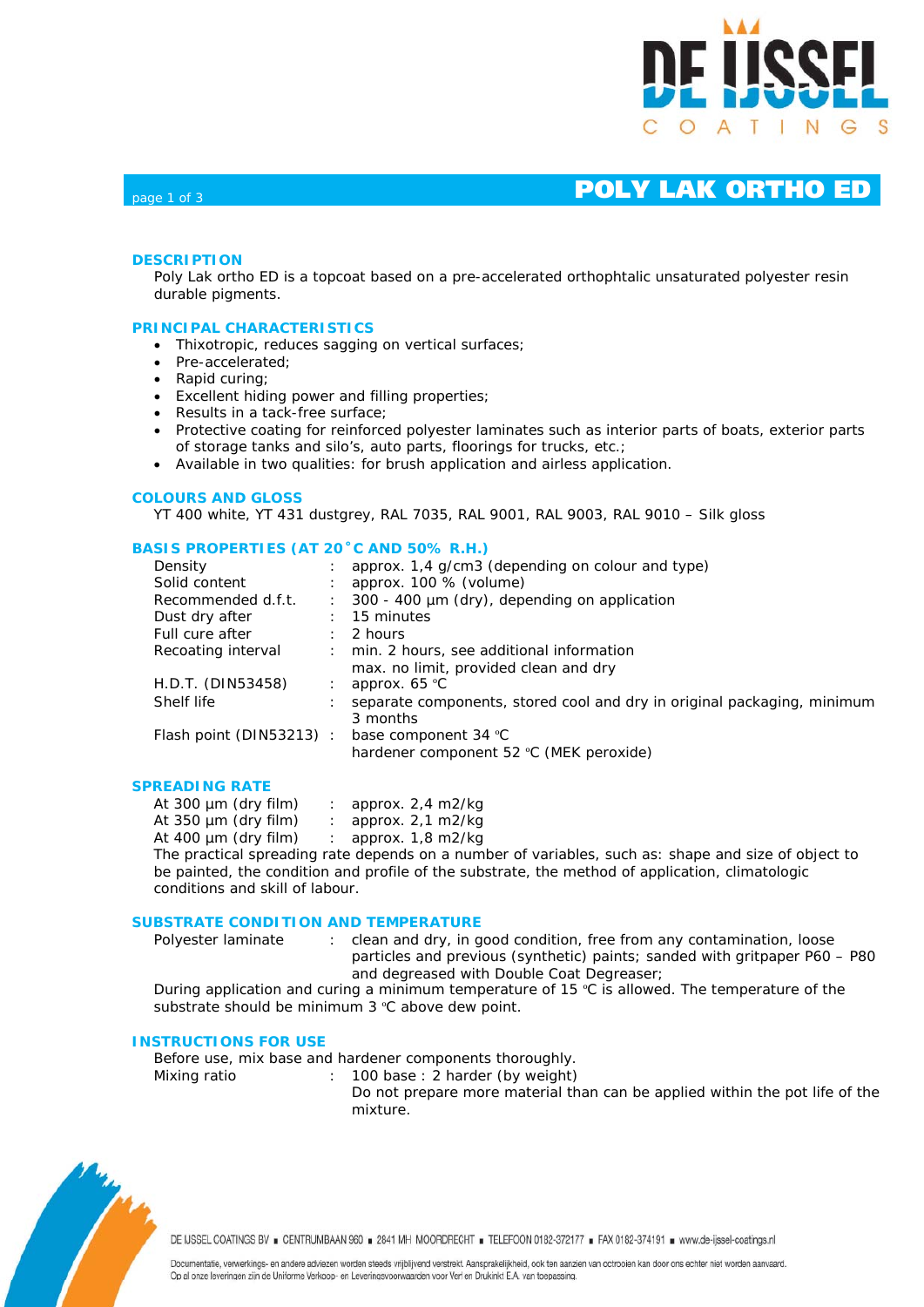

# page 2 of 3 **POLY LAK ORTHO ED**

| Induction time | none                                 |                     |
|----------------|--------------------------------------|---------------------|
| Pot life       | : airless version:                   | brush version:      |
|                | 5 minutes at 25 $^{\circ}$ C         | 10 minutes at 25 °C |
|                | 10 minutes at 20 $^{\circ}$ C        | 15 minutes at 20 °C |
|                | 15 minutes at 15 $°C$                | 20 minutes at 15 °C |
|                | The pot life depends also on colour. |                     |

### Application with :

|                 |              | Only airless version                           |                                   |  |
|-----------------|--------------|------------------------------------------------|-----------------------------------|--|
|                 | <b>Brush</b> | Airless spray,<br>external mixing              | Airless spray,<br>internal mixing |  |
| Type of thinner | n.a.         | n.a.                                           | n.a.                              |  |
| % of thinner    | n.a.         | n.a.                                           | n.a.                              |  |
| Nozzle orifice  | n.a.         | 0,016 inch                                     | 0,023 inch                        |  |
| Nozzle pressure | n.a.         | 150 bar                                        | 150 bar                           |  |
| Cleaning with   |              | Double Coat Degreaser, Ethylacetate or Acetone |                                   |  |

Application by airless is only possible with the special airless version of Poly Lak ortho ED.

# **ADDITIONAL INFORMATION**

• Recoating Poly Lak ortho ED

|                                                                                                                 | $15^{\circ}$ C | 20 °C    | $25^{\circ}$ C |
|-----------------------------------------------------------------------------------------------------------------|----------------|----------|----------------|
| Minimum, with Poly Lak ortho ED,<br>after degreasing and sanding with<br>P60-P80                                | 2 hours        | 2 hours  | 2 hours        |
| Minimum, with epoxy or Double<br>Coat, after degreasing and sanding<br>with gritpaper P60-P80                   | 24 hours       | 24 hours | 24 hours       |
| Maximum, with epoxy, Double<br>Coat or Poly Lak ortho ED, after<br>degreasing and sanding with<br>gritpaper P80 | no limit       | no limit | no limit       |

The minimum and maximum interval depend also on colour. Poly Lak ortho ED contains additives to ensure tack-free curing. These additives might reduce adhesion of subsequent layers. When more layers of Poly Lak ortho ED are required, we recommend to replace the first layer with a gelcoat, e.g. Poltix Gelcoat Ortho.

- Application Poly Lak ortho ED
	- For application by airless spray use the special airless quality of our Poly Lak ortho ED.
	- For brush application use brushes with unpainted handles.
	- Apply Poly Lak ortho ED evenly, without runs or sags, avoiding holidays and thin spots. Apply Poly Lak ortho ED in one coat, do not return too often with brush or roller in already applied, wet Poly Lak ortho ED. This could result in a tacky surface after curing.
	- Do not apply Poly Lak ortho ED to a warm surface or at higher temperatures. A too low temperature will result in longer curing. Application to a warm surface or at higher temperatures will distort film formation and could result in a tacky surface after curing.
	- Do not apply Poly Lak ortho ED on top of previous (synthetic) coatings. This will distort curing resulting in a tacky, uncured film.

• Pre-accelerated

Poly Lak ortho ED is pre-accelerated with a combination of special accelerators and promoters



DE IJSSEL COATINGS BV B CENTRUMBAAN 960 B 2841 MH MOORDRECHT B TELEFOON 0182-372177 B FAX 0182-374191 B www.de-ijssel-coatings.nl